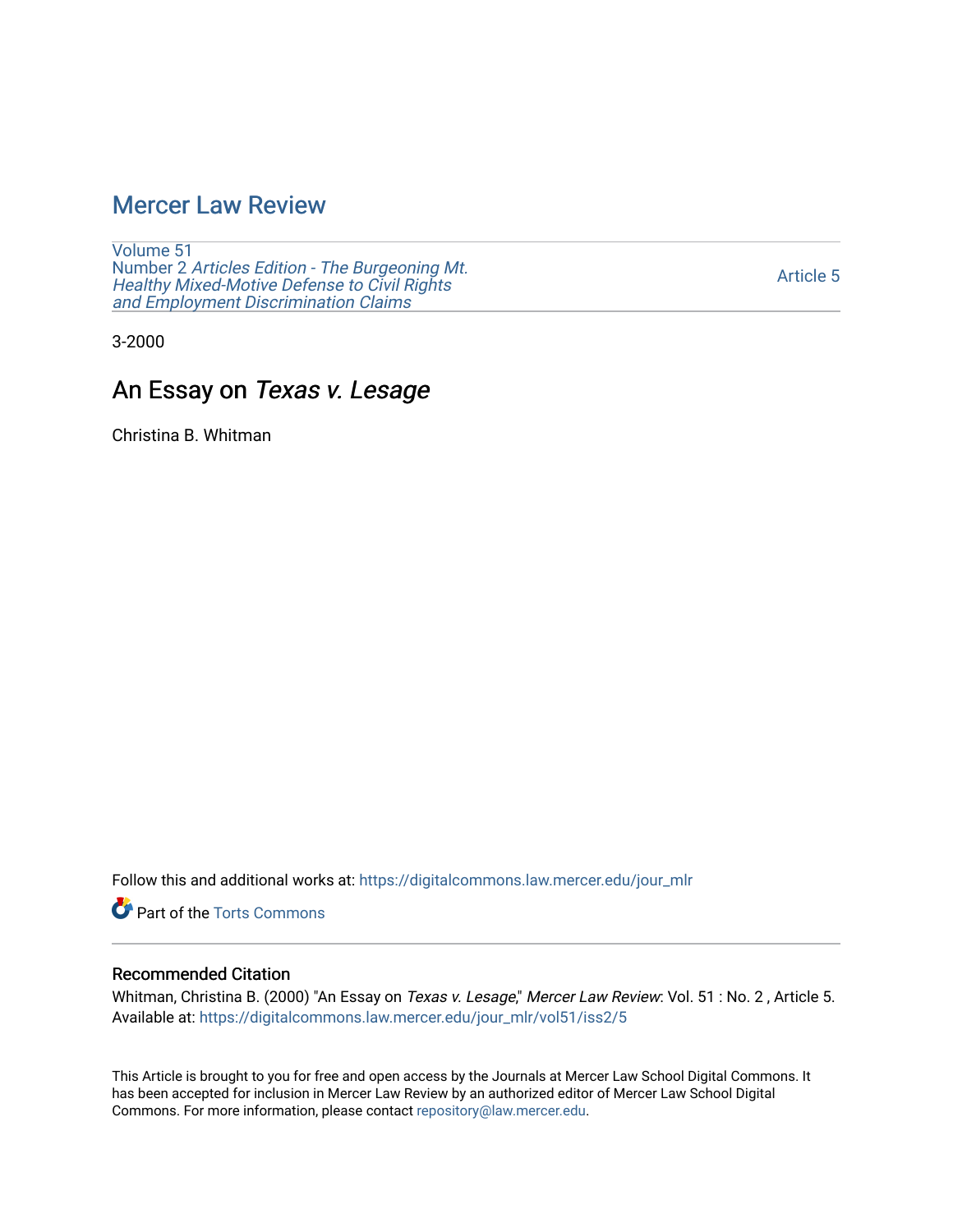# **An Essay on** *Texas v. Lesage*

#### **by Christina B. Whitman\***

When I was invited to participate in this symposium,<sup>1</sup> I was asked to discuss whether the causation defense developed in *Mt. Healthy City School District Board of Education v. Doyle2* applied to cases challenging state action under the Equal Protection Clause of the Fourteenth Amendment. As I argue below, it seems clear that *Mt. Healthy* does apply to equal protection cases. The Supreme Court explicitly so held last November in *Texas v. Lesage.3* But the implications of *Lesage* go beyond questions of causation. The opinion suggests that the Court may be rethinking (or ignoring) its promise in *Carey v. Piphus4* that section 1983<sup>5</sup> plaintiffs can recover nominal damages and, when actual injury can be established, damages for mental and emotional distress. <sup>6</sup>

- 2. 429 U.S. 274 (1977).
- 3. 120 **S.** Ct. 467 (1999).
- 4. 435 U.S. 247 (1978).
- 5. This statute provides:

Every person who, under color of any statute, ordinance, regulation, custom, or usage, of any State or Territory or the District of Columbia, subjects, or causes to be subjected, any citizen of the United States or other person within the jurisdiction thereof to the deprivation of any rights, privileges, or immunities secured by the Constitution and laws, shall be liable to the party injured in an action at law, suit in equity, or other proper proceeding for redress . . . .

42 U.S.C. **§** 1983 (Supp. III 1997). This statute thus provides a cause of action for those who seek damages and other relief from "persons" who have violated their federal rights "under color of" state law. As such, it is the basis for most cases seeking redress for constitutional injuries.

6. 435 U.S. at 259-64, 266-67.

<sup>\*</sup> Associate Dean for Academic Affairs and Professor of Law, University of Michigan Law School. University of Michigan (B.A., 1968; M.A., 1970; J.D., 1974).

<sup>1.</sup> On Saturday, January 8, 2000, at its annual meeting in Washington, D.C., the Employment Discrimination Section of the Association of American Law Schools sponsored a program that treated the *Mt. Healthy* doctrine. Participating in a panel presentation at this program were Robert Belton, Sheldon H. Nahmod, Michael L. Wells, Christina Brooks Whitman, and Michael J. Zimmer.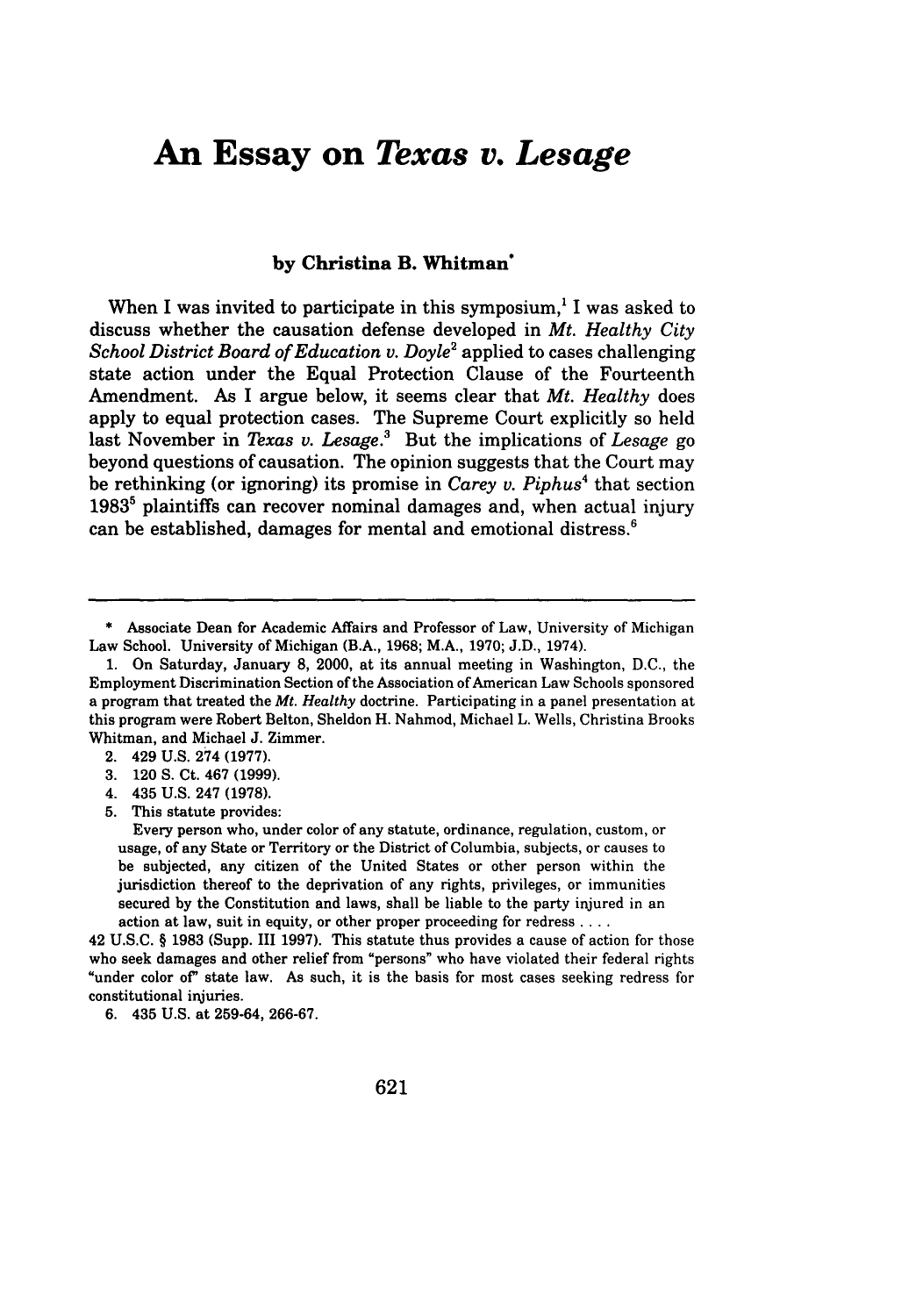In *Mt. Healthy* the Supreme Court was presented with a claim by a public school teacher that his contract had not been renewed in violation of the First Amendment. The teacher established that the School Board's decision against renewal of his contract was motivated in part by its reaction to his communications with a local radio station about school matters. The teacher sought and won reinstatement from the lower federal courts.<sup>7</sup> The Supreme Court vacated his victory.<sup>8</sup> The Court held that, even accepting that plaintiff's communication with the radio station was protected First Amendment activity and that retaliation for this activity played a substantial part in the Board's decision not to renew the employment contract, such action by the Board would not amount to a constitutional violation justifying remedial authority if the Board could establish that it would have reached the same decision not to renew in the absence of the unconstitutional motivation.9 In essence, *Mt. Healthy* established that defendants in "unconstitutional motivation" cases can prevail by proving that they would have reached the same decision even if they acted constitutionally.

The answer to the question of whether *Mt. Healthy's* approach to causation applies to equal protection cases seems straightforward. On the same day in 1978 that the Court decided *Mt. Healthy,* it also decided *Village of Arlington Heights v. Metropolitan Housing Development Corp.10* Plaintiffs in *Arlington Heights* challenged the refusal of the Village of Arlington Heights to rezone land to allow multiple-family (and thus more affordable) housing. Plaintiffs sought declaratory and injunctive relief, alleging that the racially discriminatory effect of the Village's refusal to rezone meant that its decision violated the Equal Protection Clause.<sup>11</sup> The Court ruled against plaintiffs on the ground that discriminatory effects were not enough to make out an equal protection violation.<sup>12</sup> A showing of racial animus by the Village decisionmaker was required, and plaintiffs failed to establish that such animus was a motivating factor in the Village's decision.<sup>13</sup> However, the Court said in a footnote that the approach to causation articulated in *Mt. Healthy* might bar recovery even if a showing of racial animus

13. *Id.* at 270; *see also* Washington v. Davis, 426 U.S. 229, 238-45 (1976) (holding that a showing of discriminatory purpose is essential to establishing a claim of racial discrimination under the Equal Protection Clause of the Fourteenth Amendment).

<sup>7. 429</sup> U.S. at 276, 282-83.

**<sup>8.</sup>** *Id.* at 287.

<sup>9.</sup> *Id.* at 285.

<sup>10. 429</sup> U.S. **252** (1977).

<sup>11.</sup> *Id.* at 254, 258.

<sup>12.</sup> *Id.* at 264-71.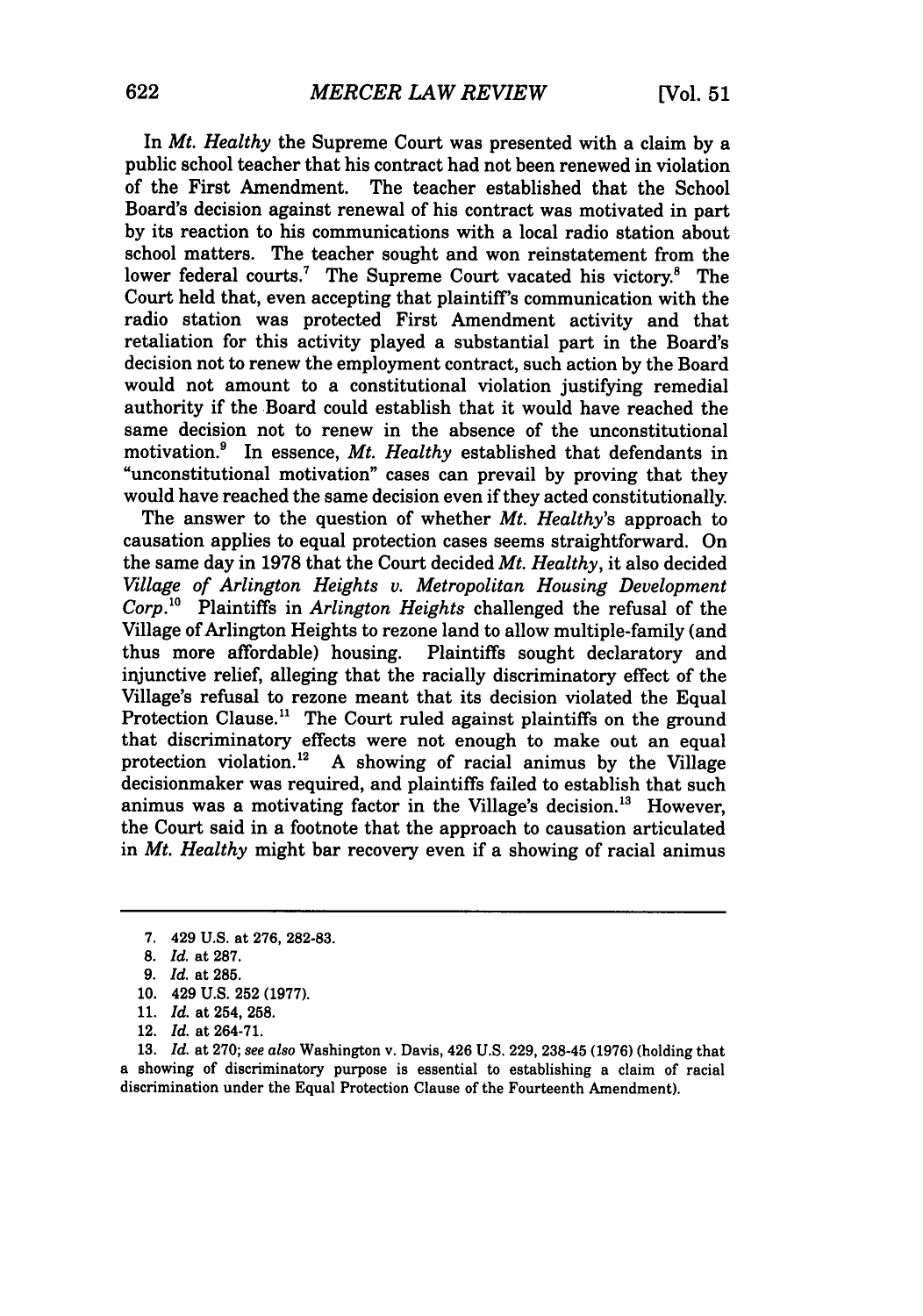had been made.<sup>14</sup> If plaintiffs had proven that the Village had been motivated by a racially discriminatory purpose, the Court said, the burden of proof would have shifted to the Village to establish that "the same decision would have resulted even had the impermissible purpose not been considered."<sup>15</sup> If a same-decision showing had been made by the Village, plaintiffs' injury could no longer be fairly attributed to the discriminatory purpose that was the basis of the constitutional violation and "there would be no justification for judicial interference with the challenged decision."<sup>16</sup> For this proposition the Court cited  $Mt$ . For this proposition the Court cited *Mt*. *Healthy.* Thus, from the very conception of the *Mt. Healthy* causation doctrine, the Court has understood it to apply to equal protection cases.

Just last November, in its puzzling, brief opinion in *Texas v. Lesage,* the Supreme Court reiterated that there is no distinction between First Amendment cases and Equal Protection Clause cases for purposes of the *Mt. Healthy doctrine.*<sup>17</sup> Plaintiff in *Lesage*, "an African immigrant of Caucasian descent,"<sup>18</sup> brought an action under sections  $1981^{19}$  and 1983 and Title VI of the Civil Rights Act of 1964<sup>20</sup> in which he raised a claim of race discrimination in graduate school admissions. Specifically, Lesage claimed that the University of Texas's Department of Education considered race in deciding whom to admit to its doctoral program in counseling psychology. He sought both damages and declaratory and injunctive relief.<sup>21</sup>

The district court dismissed the entire action on a motion for summary judgment. It concluded that Lesage would not have been admitted even

All persons within the jurisdiction of the United States shall have the same right in every State and Territory to make and enforce contracts, to sue, be parties, give evidence, and to the full and equal benefit of all laws and proceedings for the security of persons and property as is enjoyed by white citizens, and shall be subject to like punishment, pains, penalties, taxes, licenses, and exactions of every kind, and to no other.

42 U.S.C. § 1981(a) (1994). The Court has interpreted this statute to permit white plaintiffs to sue for race discrimination. McDonald v. Santa Fe Trail Transp. Co., 427 U.S. 273, **279 (1976).**

20. 42 U.S.C. §§ 2000d to 2000d-7 (1994). Title VI provided the basis for the Fifth Circuit's rejection of an Eleventh Amendment sovereign immunity defense raised by Texas in **Lesage.** Lesage v. Texas, **158** F.3d 213, **216-19** (5th Cir. **1998).**

21. 120 **S.** Ct. at 467.

<sup>14. 429</sup> U.S. at 270 n.21.

<sup>15.</sup> *Id.* at 271 n.21.

<sup>16.</sup> *Id.*

<sup>17. 120</sup> **S.** Ct. at 467.

**<sup>18.</sup>** *Id.* at 468.

**<sup>19.</sup>** This statute provides: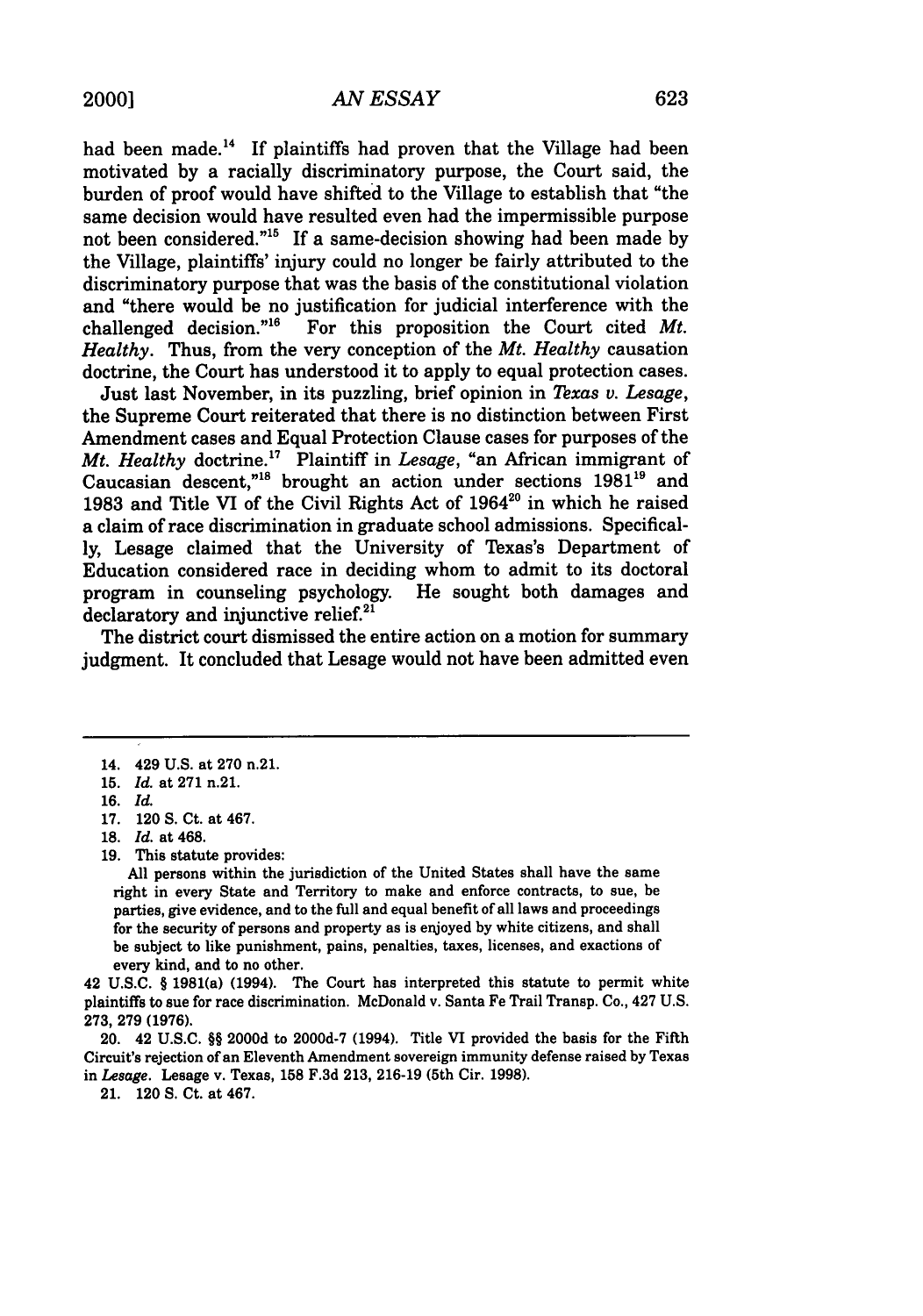if the program had been race-blind.<sup>22</sup> The Fifth Circuit Court of Appeals, which previously held affirmative action programs in institutions of higher education to be unconstitutional, $^{23}$  reversed. $^{24}$  The court of appeals said that the fact the University would have reached the same decision-the *Mt. Healthy* question-was irrelevant to a decision on a motion for summary judgment.<sup>25</sup> The proper order in which to consider plaintiff's claim was to begin by asking whether his application had been rejected as part of a race-conscious process.<sup>26</sup> If the answer to that question was yes, the court said, a showing by the University that it would have reached the same decision had it not considered race may well mean that Lesage could not recover compensatory damages, but it would not foreclose other relief.<sup>27</sup> A motion for summary judgment, under this analysis, raises only the question of liability. Once liability for a constitutional violation has been found, *Mt. Healthy* might foreclose certain remedies.

The Supreme Court refused to cordon off questions of relief at the summary judgment stage. It held that the Fifth Circuit's decision reversing the district court's grant of summary judgment on Lesage's damages claim contradicted the *Mt. Healthy* framework for analyzing same-decision claims.<sup>28</sup> The *Mt. Healthy* framework applies at the summary judgment stage because the same-decision showing goes to the ultimate issue of liability under section 1983.29 Under *Mt. Healthy a* government defendant "can ... defeat liability," in race discrimination cases as in First Amendment retaliation cases, by proving that it would have made the same decision without considering the forbidden factor.30 If such a showing is made, the Court concluded, "there is no cognizable injury warranting relief under section  $1983.^{n_{31}}$ 

31. *Id.*

<sup>22.</sup> *Id.* at 468.

<sup>23.</sup> Hopwood v. Texas, **78** F.3d 932, 944 (5th Cir. 1996). The Fifth Circuit decided *Hopwood* while the Department was in the process of accepting applications to the class that Lesage sought to enter. *Lesage,* 158 F.3d at **215.**

<sup>24. 158</sup> F.3d at 222.

**<sup>25.</sup>** *Id.*

**<sup>26.</sup>** *Id.* The court of appeals disagreed with the district court's conclusion that there was no factual dispute on this issue. It thought that the deposition of the chair of the admissions committee offered some evidence to support Lesage's allegation that race had been considered at the stage of the process at which his application had been rejected. *Id.* at **219-22.**

**<sup>27.</sup>** *Id.* at 222.

**<sup>28.</sup>** 120 **S.** Ct. at 469.

**<sup>29.</sup>** *Id.* at 468.

**<sup>30.</sup>** *Id.*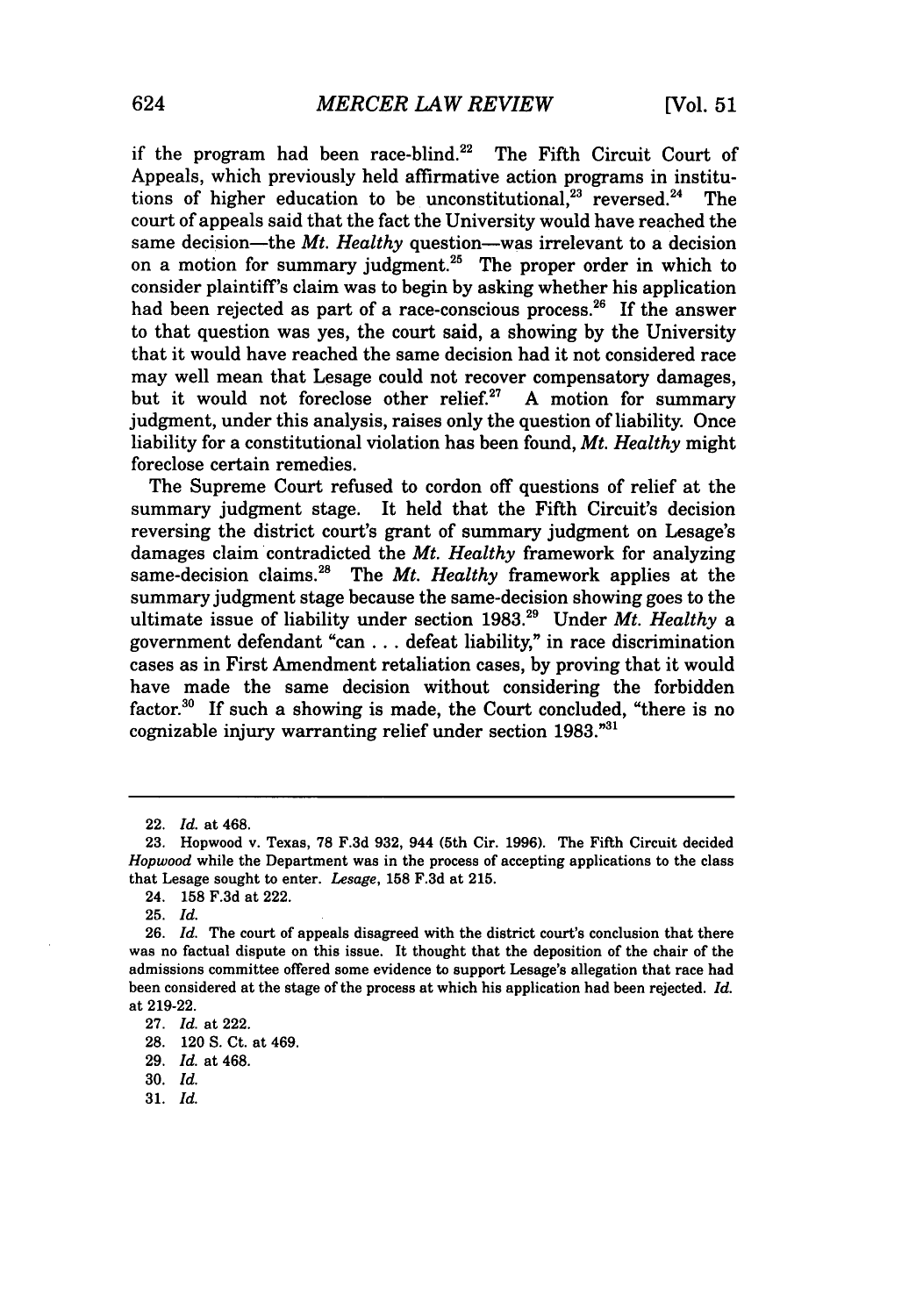### *AN ESSAY* **2000] 625**

Our previous decisions on this point have typically involved alleged retaliation for protected First Amendment activity rather than racial discrimination, but that distinction is immaterial. The underlying principle is the same: The government can avoid liability by proving that it would have made the same decision without the impermissible motive.<sup>32</sup>

The Court has thus returned to where it began and treated the causation doctrine of *Mt. Healthy* as applicable to all mixed-motive claims arising under the Constitution. But *Lesage* confuses a different issue. Despite its reversal of the ruling on Lesage's summary judgment motion and the apparent conclusiveness of the language stating that "[the government can avoid liability," the Court's opinion suggests that a *Mt. Healthy* same-decision showing by the defendant is *not* a complete defense to liability, for it distinguished the case before it from one in which the plaintiff "challenges an ongoing race-conscious program and seeks forward-looking relief."33

The Fifth Circuit's error, it appears, was that it did not distinguish among forms of relief when it considered the question of liability at the summary judgment stage. $34$  The Supreme Court saw Lesage's case as, at bottom, simply a request for damages relief and therefore dismissible if  $Mt$ . Healthy eliminated the damage claim.<sup>35</sup> It is true that Lesage also asked for declaratory and injunctive relief, but the Court assumed that he was no longer seeking forward-looking relief.<sup>36</sup> This conclusion was based on his failure to contest the University's claim in its petition for certiorari that it had ceased considering race after the Fifth Circuit's decision in *Hopwood v. Texas.37*

In what follows I address two questions raised **by** these cases. First, why had it seemed, despite *Arlington Heights,* that equal protection cases might be treated differently from retaliation cases? Second, what is troubling about the dismissal of plaintiff's damages claim in *Lesage?* Both inquiries shed light on the Court's view of what it means to be discriminated against on the basis of race and, more broadly, on its view of the appropriate scope of remedies for constitutional wrongs.

**35.** *Id.*

**<sup>32.</sup>** *Id.*

**<sup>33.</sup>** *Id.*

<sup>34.</sup> *Id.* at 469.

**<sup>36.</sup>** *Id.*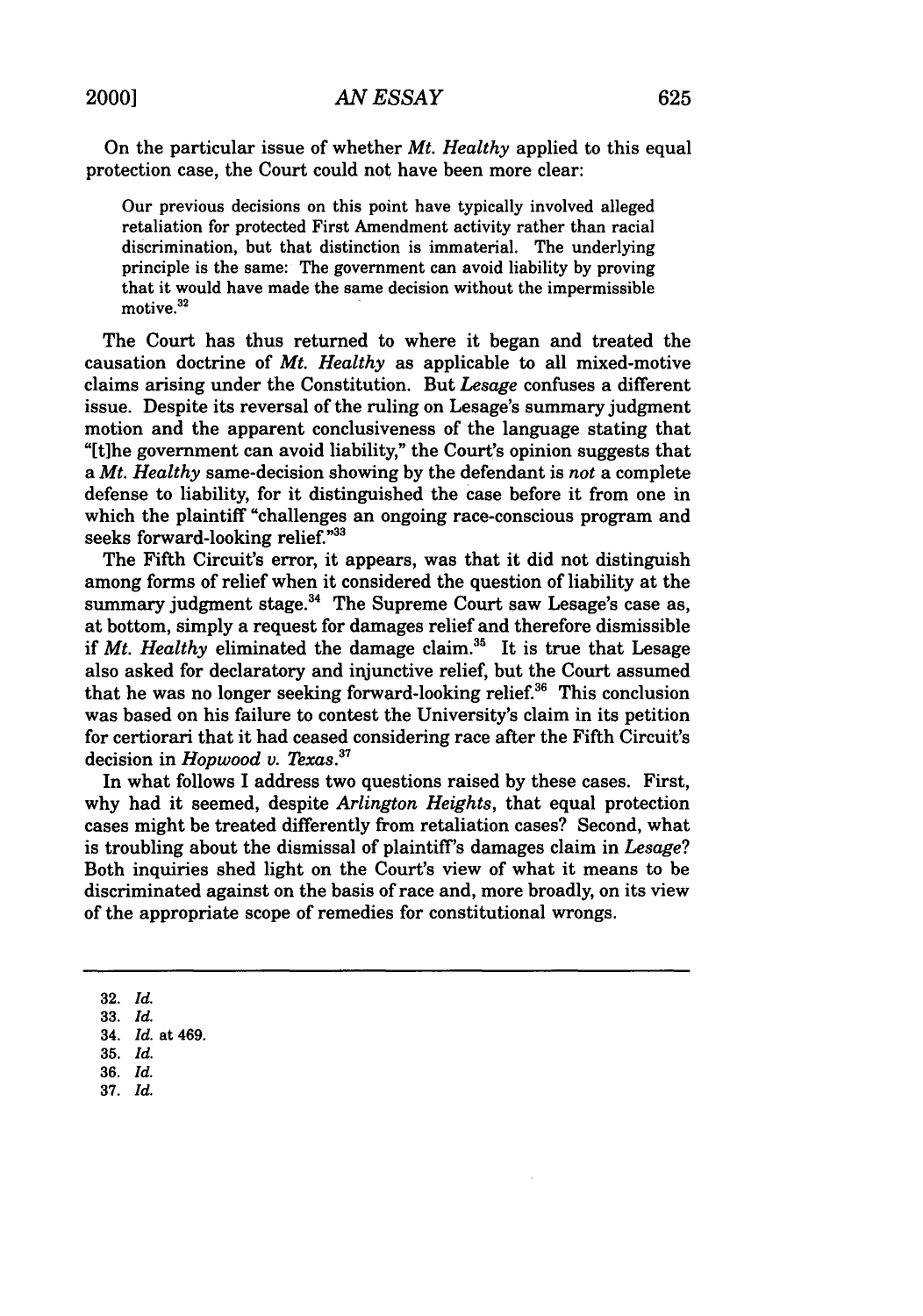In both *Arlington Heights* and *Mt. Healthy,* as in *Lesage,* plaintiffs sought to challenge and reverse specific government decisions. Unlike *Lesage,* the earlier cases did not seek to challenge the general policies that underlie those decisions. Indeed, in both *Arlington Heights and Mt. Healthy* it appeared that the decisions were made ad hoc, perhaps unconstitutionally motivated but not based on explicit unconstitutional policies reaching beyond the situation before the court. Plaintiffs in *Arlington Heights* sought to reverse a particular decision, not to change the zoning for a specific plot of land.<sup>38</sup> Applying *Mt. Healthy's* samedecision causation doctrine seemed sensible because there seemed to be "no justification for judicial interference with [a] challenged decision" that could, at least theoretically, simply be remade with more pure motivation.<sup>39</sup> Plaintiff in *Mt. Healthy* sought damages as well as Plaintiff in *Mt. Healthy* sought damages as well as injunctive relief that would have restored him to his teaching position, but the damages he sought, based on lost income, were linked to his claim that he should have retained his job all along.<sup>40</sup> Again, the claim was not so much for retroactive relief as it was for reversal of a government decision, and again the Court concluded that it would be inappropriate to reverse a decision that could be remade to the same result with a nonretaliatory motive.<sup>41</sup> In both cases the Court seemed concerned that granting relief either would be meaningless or would force the government to live with an incorrect decision.

The causation analysis in *Mt. Healthy* has been criticized as reflecting a faulty conception of cause-in-fact analysis in tort. Although the Court cited no tort cases, it seems to have been using a concept of but-for causation that, in tort, requires the plaintiff to establish that but for the defendant's wrongful conduct the plaintiff would have suffered no injury. Another way to articulate the test is as follows: If the plaintiff would have suffered the injury even if the defendant had acted properly, there is no recovery in tort.<sup>42</sup> Justice Rehnquist, in *Mt. Healthy*, cast this argument as a defense rather than as part of plaintiff's case,<sup>43</sup> but the resemblance is clear.

Critics of *Mt. Healthy* argue that Justice Rehnquist overlooked the development in tort of an alternative approach to causation that is more suited to mixed-motive cases. In certain tort cases involving multiple

**<sup>38.</sup>** 429 **U.S.** at 254.

**<sup>39.</sup>** *Id.* at **271** n.21.

<sup>40. 429</sup> **U.S.** at **277.**

<sup>41.</sup> *Id.* at **287.**

<sup>42.</sup> *See, e.g.,* New York Cent. R.R. Co. v. Grimstad, 264 F. 334, **335 (2d** Cir. **1920);** *see also* **DAN** B. DOBBS, THE LAW OF TORTs § **168** (2000).

<sup>43. 429</sup> **U.S.** at **284-87.**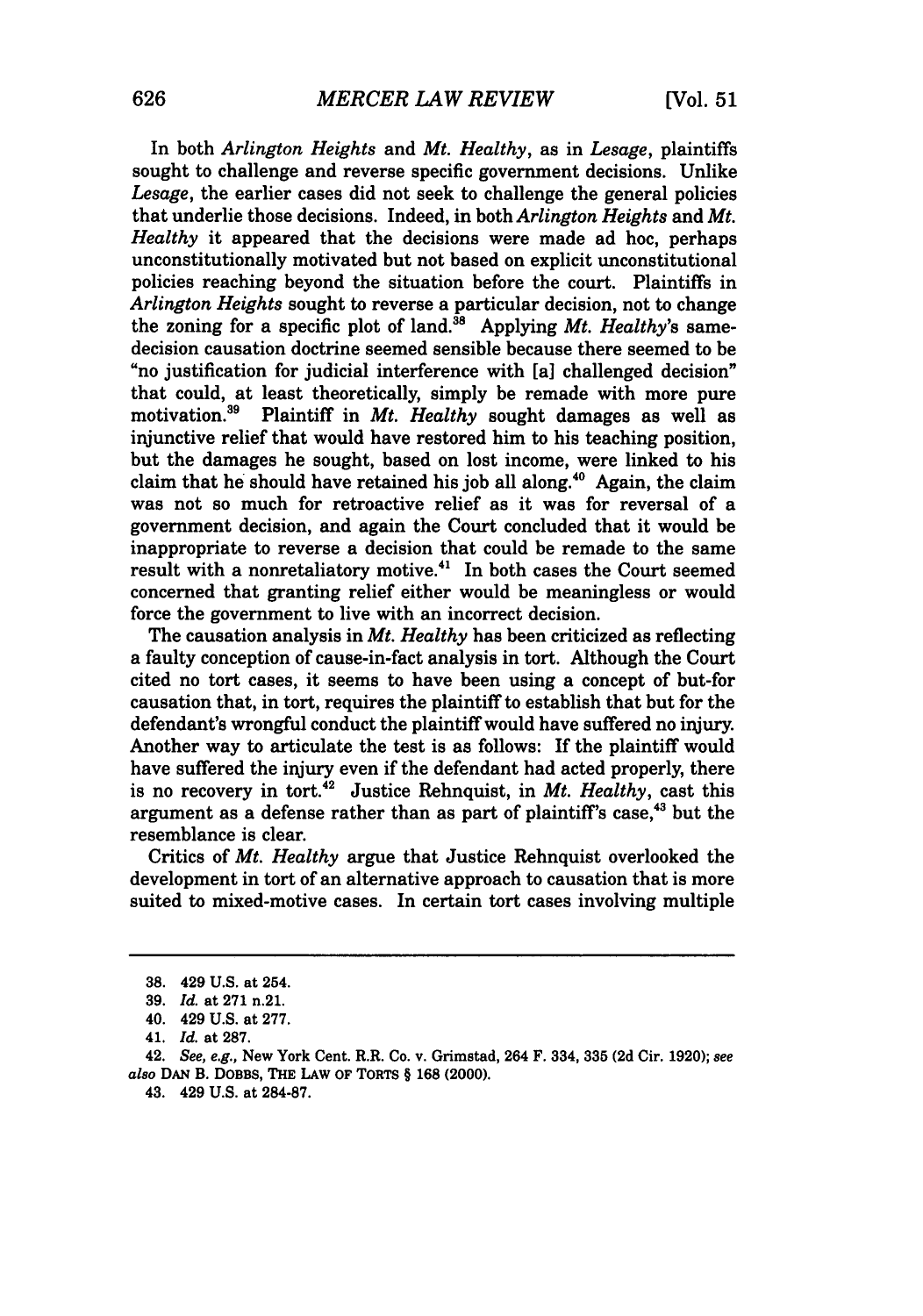### *AN ESSAY* **20001 627**

defendants when each tortfeasor's behavior was sufficient to cause the injury, the but-for test leads to the troubling result that an innocent, injured plaintiff cannot recover because neither tortfeasor's conduct was necessary to the result. The classic example is the destruction of property by a fire created by the commingling of two separate fires, each set independently and each sufficient to destroy the plaintiff's property.<sup>44</sup> The plaintiff cannot, in such a case, prove that but for each particular defendant's conduct he would not have been injured. The result under the but-for test is that the injured victim has no remedy, and two wrongful actors escape liability. To avoid this result, tort law developed an alternative rule. This alternative, which has been called the substantial factor test, holds a defendant liable when his tortious conduct is a substantial factor in causing the destructive result.<sup>45</sup> If both fires are substantial, both negligent defendants will be required to contribute, and the plaintiff will be fully compensated. The substantial factor test has been extended to situations in which one source is tortious and the other is unknown,<sup>46</sup> and also to situations in which one source is tortious and the other is known and innocent.<sup>47</sup> The rationale in all these cases is that it would be unfair to require an innocent plaintiff to bear a loss when there is an available wrongdoer who played a substantial causal role.

In the *Mt. Healthy* context, the argument goes, a similar substantial factor approach should have been adopted. If plaintiff established that an unconstitutional motive played a substantial role in the government decision not to renew his employment contract, the Court should have awarded relief. Justice Rehnquist's rejection of that approach is telling:

**A** rule of causation which focuses solely on whether protected conduct played a part, "substantial" or otherwise, in a decision not to rehire, could place an employee in a better position as a result of the exercise of constitutionally protected conduct than he would have occupied had he done nothing.<sup>48</sup>

Justice Rehnquist did not see plaintiff as an innocent victim who would have been left unfairly destitute if he was denied a remedy. If a defendant can make a same-decision showing, the plaintiff could have

<sup>44.</sup> *See, e.g.,* Cook v. Minneapolis, St. Paul **&** Sault Ste. Marie Ry. Co., 74 N.W. 561, **566** (Wis. **1898).**

<sup>45.</sup> *See, e.g.,* Vincent v. Fairbanks Meml Hosp., **862 P.2d 847, 851** (Alaska **1993);** *see also* RESTATEMENT **(SECOND)** OF TORTS § 431 **(1965).**

<sup>46.</sup> *See, e.g.,* Kingston v. Chicago & N.W. Ry. Co., 211 N.W. **913,** 914 (Wis. **1927).**

<sup>47.</sup> *See, e.g.,* Anderson v. Minneapolis, St. Paul **&** Sault Ste. Marie Ry. Co., **179** N.W. 45, 49 (Minn. **1920).**

<sup>48. 429</sup> **U.S.** at **285.**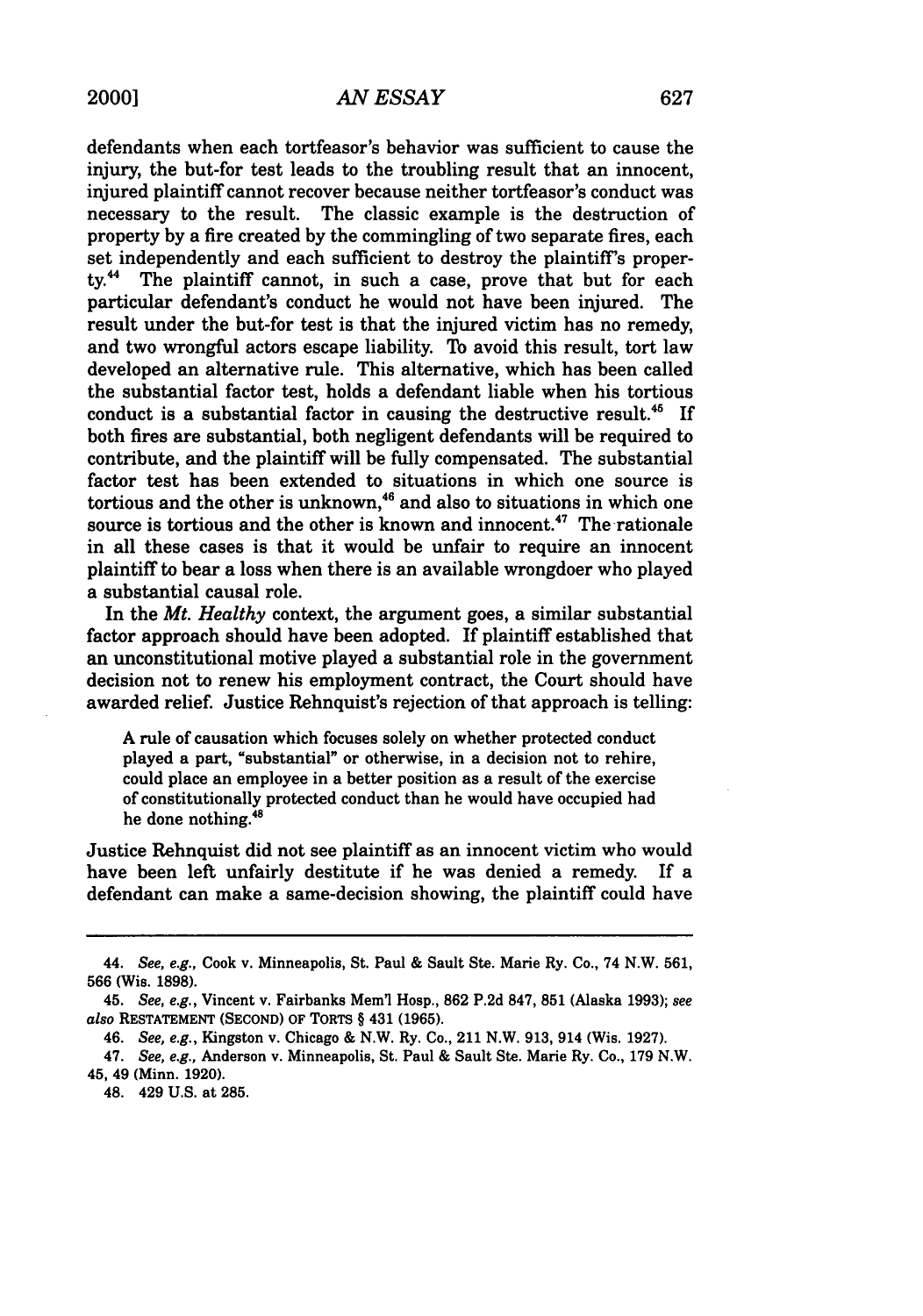been justifiably discharged from the position he seeks to reclaim. To reinstate a plaintiff under those circumstances either would be futile, because he would be shortly discharged again, or, if a second discharge is forbidden, would require the government to retain a worker who should be dismissed.

It is significant that the Court saw both *Arlington Heights* and *Mt. Healthy* as requests for specific judicial interference in a current and ongoing dispute between the parties. That is not the situation in the tort cases in which the plaintiffs seek only compensatory damages. Even if the analogy between multiple defendants (in the tort context) and multiple motives (in the constitutional contexts) holds, plaintiffs in *Arlington Heights* and *Mt. Healthy* were asking for more than damages. In a sense they were even asking for more than they would be seeking had they requested an injunction to require the government to act constitutionally in future cases. Plaintiffs in *Arlington Heights* and *Mt. Healthy* were asking the Court to require the government to live with a decision that the government correctly believed was wrong. That is more than tort law requires of negligent actors.

In both *Arlington Heights* and *Mt. Healthy,* the Court said that a same-decision showing by the defendant bars injunctive relief that would change the status quo.<sup>49</sup> The Court refused to overturn the specific decisions upon which plaintiffs based their claims of injury. In *Arlington Heights* the Court spoke only to that point: If defendant carried its burden of proof on causation, "there would be no justification for judicial interference with the challenged decision."<sup>50</sup> The language of  $Mt$ . *Healthy* is more ambiguous, suggesting that defendant's showing might mean that there was no "constitutional violation justifying remedial action."51

The ambiguity became problematic when plaintiffs sought broader remedies in improper-motive cases. Just a year after *Mt. Healthy,* the Court issued the first in a series of opinions addressing a very different sort of race discrimination claim from that raised in *Arlington Heights.*

**51.** *Id.* at **285.**

<sup>49.</sup> Something similar may have motivated Congress when, in the **1991** amendments to Title **VII,** it overruled one aspect of the plurality's opinion in *Price Waterhouse v. Hopkins,* 490 **U.S. 228 (1989),** and explicitly provided that a defendant who establishes that it would have reached the same decision even in the absence of discriminatory intent does not avoid liability completely. Civil Rights Act of **1991,** § **107(b),** 42 **U.S.C.** § 2000e-**5(g)(2)(B)** (1994). After the **1991** amendments, establishing this defense bars damages, **not** declaratory or injunctive relief, except that orders "requiring any admission, reinstatement, hiring, promotion, or payment [of back pay]" are also barred if this defense is established. *Id.*

**<sup>50.</sup>** 429 **U.S.** at **271** n.21.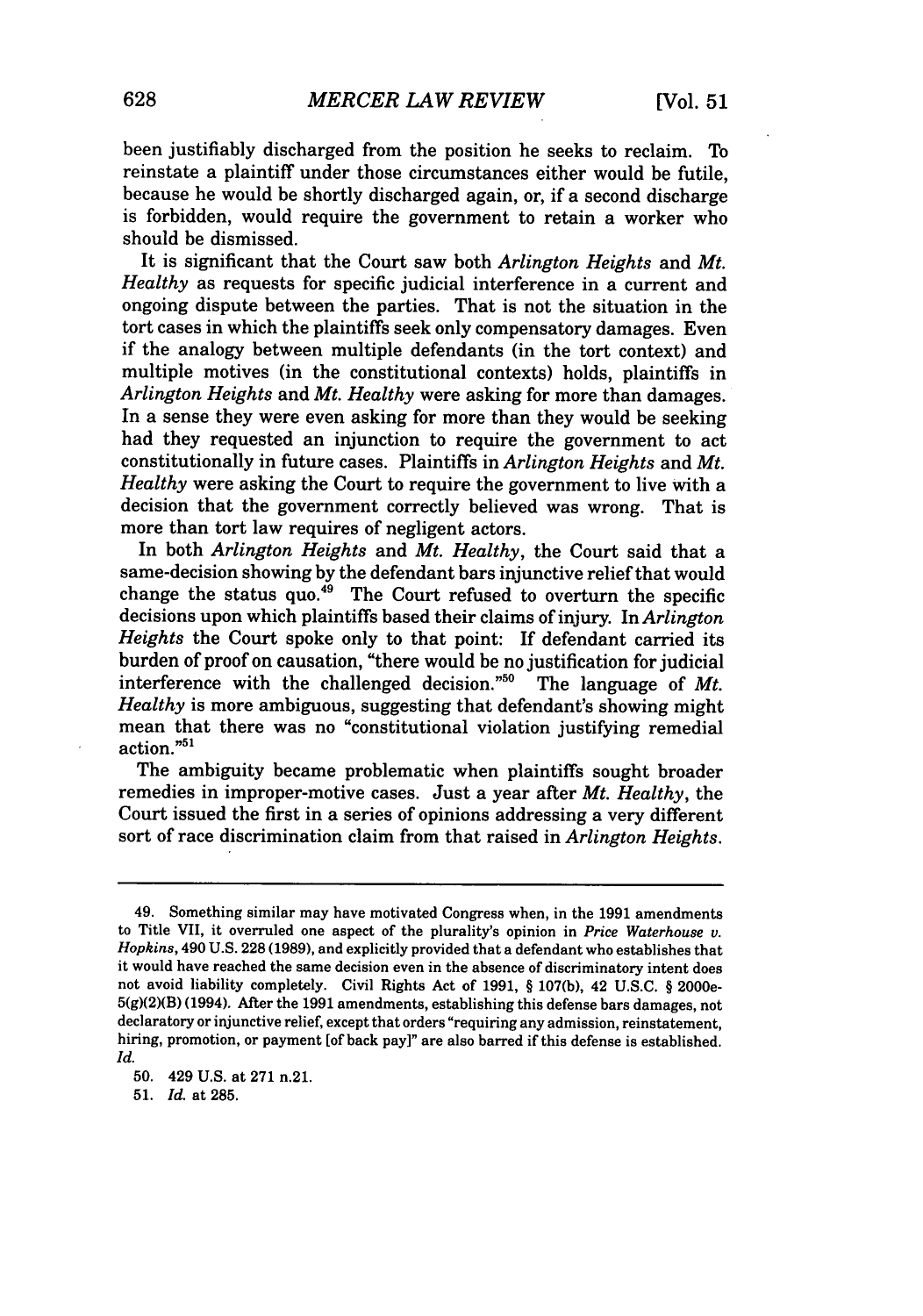These cases, like Lesage, challenged race-conscious government programs designed to benefit minorities who were victims of past discrimination. Unlike the earlier cases, plaintiffs typically sought both to reverse particular employment or admission decisions and to obtain injunctions that would change ongoing, generally applicable government policies.

The first of these cases to be addressed on the merits was *Regents of the University of California v. Bakke,52* which presented a challenge to the race-conscious admissions program at the Medical School of the University of California at Davis. The University stipulated that it could not prove that it would have reached the same decision on Bakke's application for admission if it had ignored race.<sup>53</sup> In dicta the Court addressed the argument that Bakke would have lacked standing to bring the suit had he failed to establish that a victory in court would have led to his admission to medical school.<sup>54</sup> Not only was this argument foreclosed by the University's stipulation, but, the Court added, Bakke would have had standing in any case.<sup>55</sup> The trial court found evidence of an injury in fact (in addition to his failure to be admitted) that would have been redressed by a decision in his favor.<sup>56</sup> According to the trial court, Bakke was injured by the University's "decision not to permit [him] to compete for all 100 places in the class, simply because of his race."<sup>57</sup> So long as the plaintiff alleges that he will try again, an injury so defined would be redressed by an injunction prohibiting a raceconscious policy.

Subsequent cases reiterated and refined this definition of an equal protection injury, and each of them involved a challenge to government consideration of race in a program designed to benefit minorities. In *City* of Richmond v. J.A. Croson Co.,<sup>58</sup> Justice O'Connor said that the white plaintiffs had been personally injured because they were denied the "opportunity to compete for a fixed percentage of public contracts based solely upon their race."59 In *Northeastern Florida Chapter of the Associated General Contractors of America v. City of Jacksonville,'°* the Court explained this kind of injury more fully:

53. *Id.* at 280.

**55.** *Id.*

- **57.** *Id.*
- **58. 488 U.S.** 469 **(1989).**
- **59.** *Id.* at 493.
- **60. 508 U.S. 656 (1993).**

<sup>52. 438</sup> U.S. 265 (1978).

<sup>54.</sup> *Id.* at 280 n.14.

**<sup>56.</sup>** *Id.* at **281** n.14.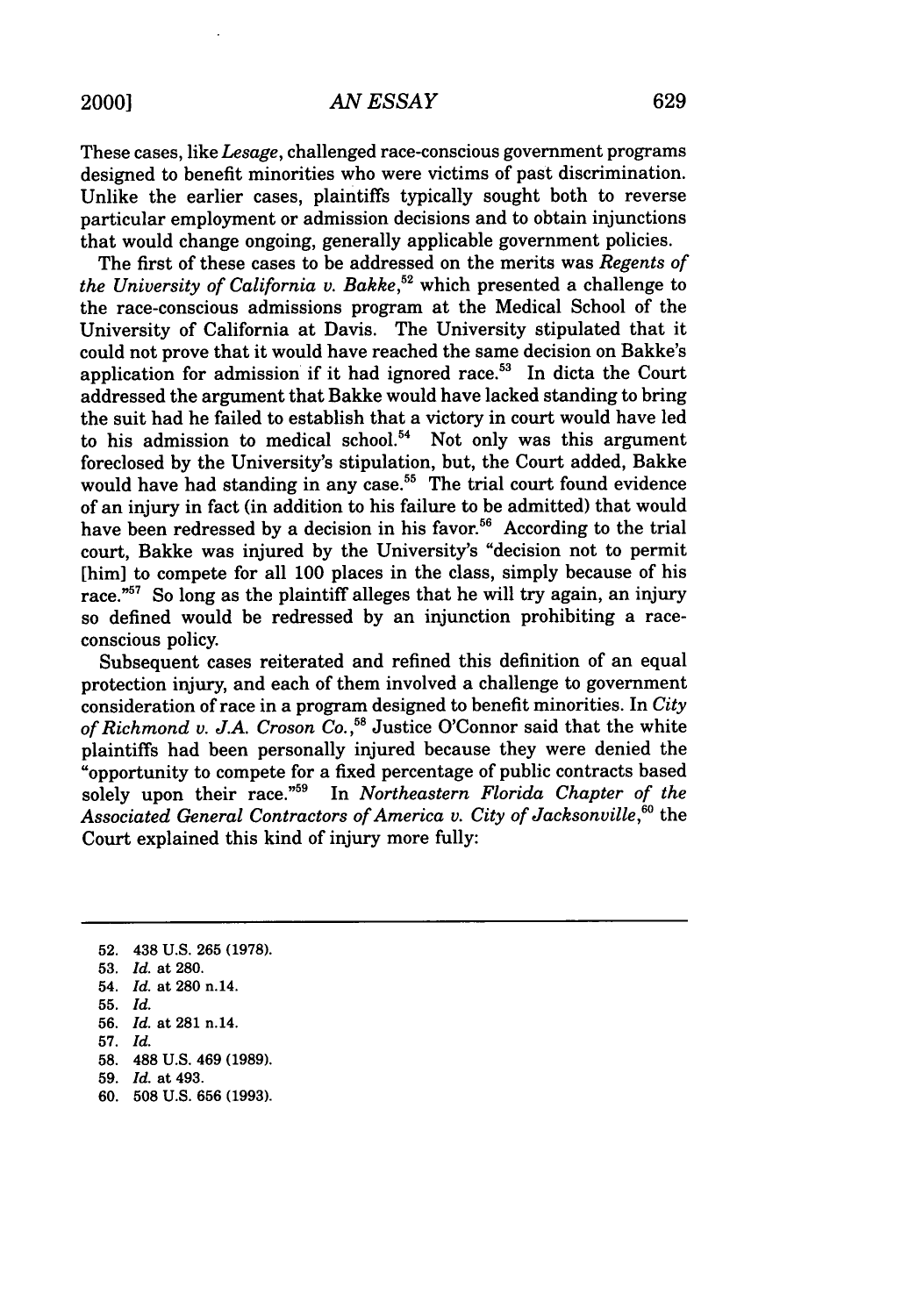When the government erects a barrier that makes it more difficult for members of one group to obtain a benefit than it is for members of another group, a member of the former group seeking to challenge the barrier need not allege that he would have obtained the benefit but for the barrier in order to establish standing. The "injury in fact" in an equal protection case of this variety is the denial of equal treatment resulting from the imposition of the barrier, not the ultimate inability to obtain the benefit.<sup>61</sup>

The link between this approach to causation and the particular remedy sought by plaintiff was emphasized in *Adarand Constructors, Inc. v. Pena.6 <sup>2</sup>*Like *Northeastern Florida, Adarand* was brought by a plaintiff who sought to enjoin a system for awarding government contracts that gave an advantage to businesses owned by members of historically disadvantaged groups.<sup>63</sup> Having been denied a contract in the past, the Court said, did not entitle plaintiff in *Adarand* to an injunction against "any future use" of the preferential clause, but neither was plaintiff required to "demonstrate that it ... will be ... the low bidder on a Government contract" to obtain such relief.<sup>64</sup> To establish standing plaintiff was required only to show "that sometime in the relatively near future it will bid on another Government contract" under the challenged system.<sup>65</sup>

This broader definition of the injury-a definition that focuses on the possibility that the plaintiff will be subjected to the same tainted decision-making process in the future, rather than on whether the same negative decision will be reached-overcomes the causal problem identified in *City of Los Angeles v. Lyons.66* The Court in *Lyons* denied standing to a plaintiff who sought to enjoin the use of life-threatening choke holds by police officers who were not threatened with deadly force.67 Lyons had been subjected to such a choke hold in the past, but the Court denied injunctive relief against the practice because he could not satisfy the Court that he would be subjected to the same practice in the future." Seen in this light, the redefinition of standing in *Bakke*

67. *Id.* at 105.

**68.** *Id.* at 105-13. It is not clear why an argument similar to that accepted in *Bakke, Northeastern Florida,* and *Adarand* could not be made by the plaintiff in a case like *Lyons.* Such a plaintiff could allege that he has been deprived of an opportunity to live in a community free from the fear of encountering an abusive police practice. The Court in

<sup>61.</sup> *Id.* at 666.

<sup>62.</sup> **515** U.S. 200 **(1995).**

<sup>63.</sup> *Id.* at 204.

<sup>64.</sup> *Id.* at 210-11.

**<sup>65.</sup>** *Id.* at 211.

<sup>66. 461</sup> U.S. **95** (1983).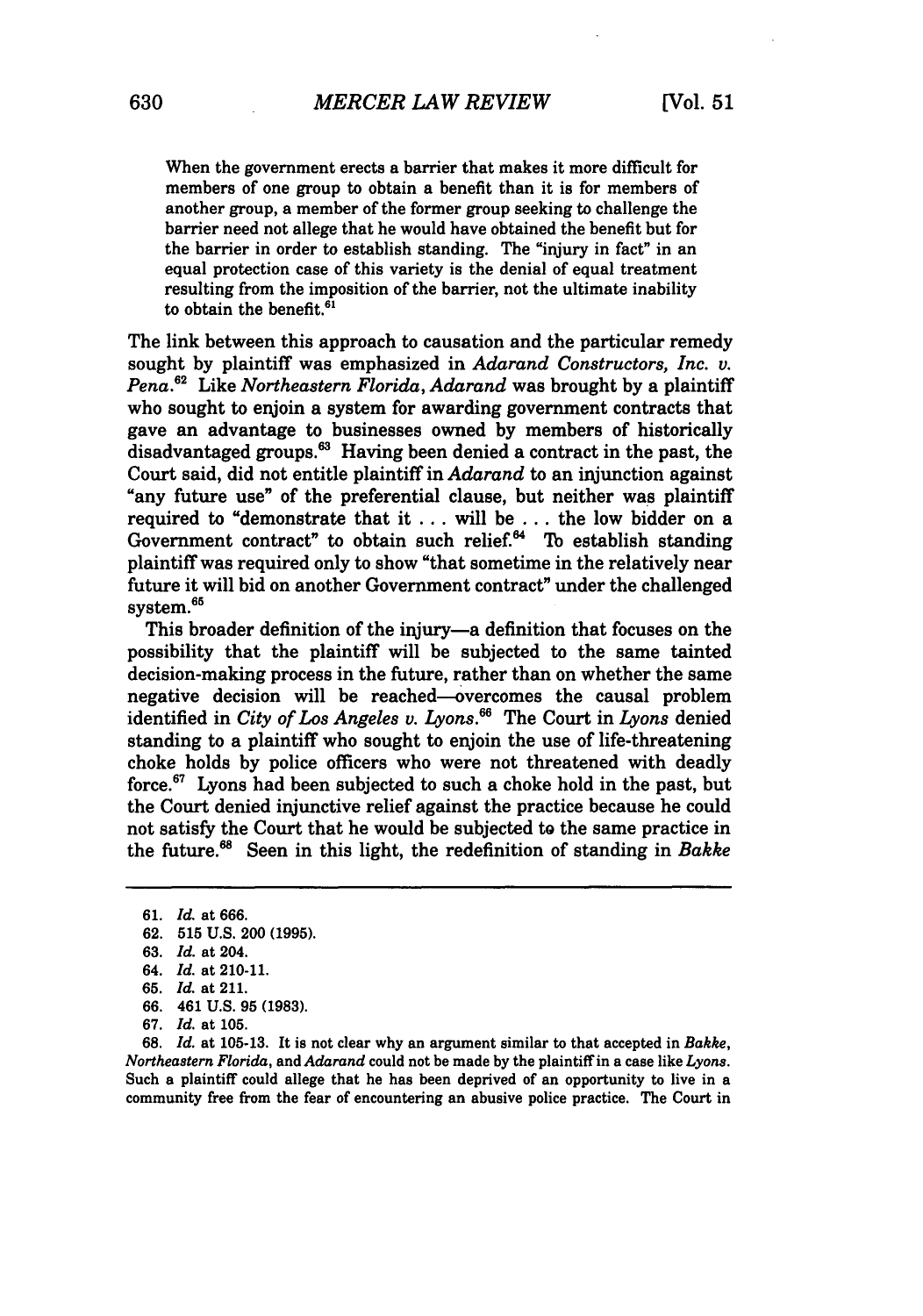and its progeny addresses a different problem and a different sort of claim than that made in *Mt. Healthy.* The Court in *Mt. Healthy* refused to grant an injunction that would have overturned a single, allegedly tainted decision that could have been justified on alternative grounds. The equal protection cases permitted injunctions that remove one factor. from future decision-making processes. Neither line of cases addressed the question of whether compensatory damages would be appropriate.

However, if the most expansive language of *Mt. Healthy* is read to say that there is no constitutional violation at all when the defendant would have reached the same decision had it relied only on permissible reasons, the preferential-treatment cases suggest that proof of causation may be less of a problem in Equal Protection Clause mixed-motive cases<br>than in First Amendment cases. If an equal protection injury is than in First Amendment cases. complete at the point that an individual is subjected to a discriminatory practice, the causal connection found lacking in *Mt. Healthy* exists, for there is a link between the defendant's conduct and the injury to the plaintiff. Under this approach, the dicta in *Arlington Heights* may have been too hastily drafted. Potential residents excluded by the Village's decision could be said to be injured **by** being subjected to a decisionmaking process tainted by race. Or, perhaps *Arlington Heights* could be distinguished from *Adarand* in that plaintiffs in *Arlington Heights* were not individually subjected to a competition for scarce resources of the sort that would support a claim of personal injury.

This is the analysis that led to the proposition that equal protection cases might not be subject to *Mt. Healthy.* Under *Mt. Healthy* the defendant is allowed to introduce evidence that there is no causal connection between the constitutional violation and the plaintiff's injury. In retaliatory discharge cases after *Mt. Healthy,* it might plausibly be thought that a defendant's same-decision showing means that there was no constitutional violation because there was no termination *because of* the employee's speech. The *Mt. Healthy* requirement would not be avoided in equal protection cases, but it would be satisfied by a redefinition of the injury suffered by the plaintiff. Even if the plaintiff would not be hired under a program that paid no attention to race, there would be a constitutional violation when he was not considered on the same grounds as other candidates *because of* his race.

*Lyons* appeared to believe that the odds of plaintiff actually having such an encounter were so remote that such a fear would be irrational. *Id.* at **105-06.** An allegation by a disappointed bidder that he will bid again on a government contract is more specific and apparently more credible. Or, perhaps the Court in *Lyons* saw plaintiff as actually challenging a discrete decision of individual police officers rather than seeking an injunction against an ongoing policy. *Id.* at 110.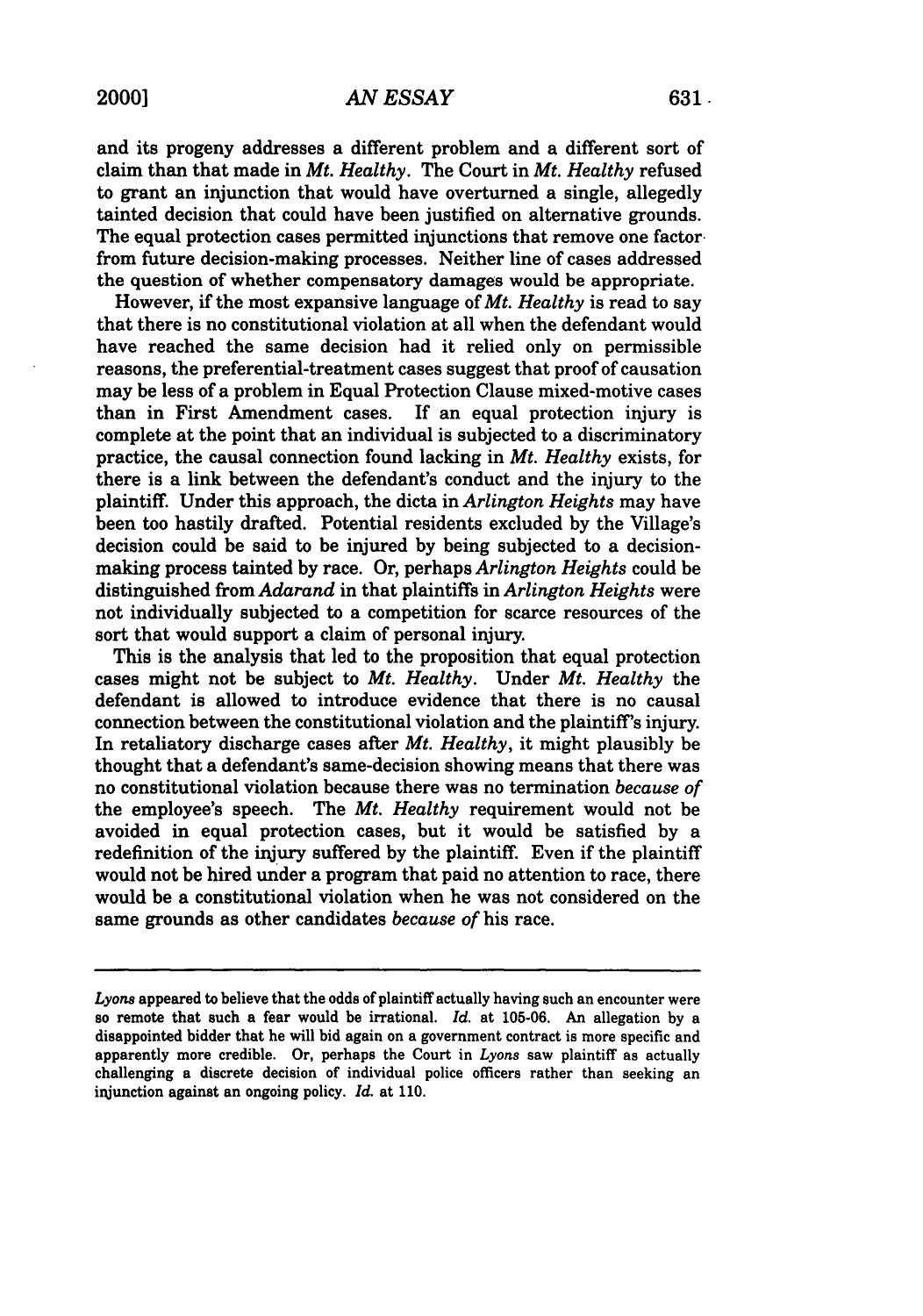It now appears that the relief sought in the mixed-motive and equal protection cases is more significant to their conclusions than this argument suggests. The usual mixed-motives plaintiff, as described above, seeks to reverse the specific decision in his individual case. Retaliation claims, unlike equal protection claims, usually grow out of discrete, isolated incidents. It is not typical for employers who impose job sanctions for speech to record their practice explicitly in a policy that might apply to future cases, retaliation plaintiffs seldom ask for broadbased, forward-looking relief against such policies. But in every equal protection case that has articulated a redefinition of the plaintiff's injury, the relief sought has been prospective relief against an ongoing program based on race. None of these cases order that a particular plaintiff be promoted or admitted or given back pay when the defendant can establish it would have reached the same, individual decision without considering race. Under this interpretation the causation analysis focuses not on the link between defendant's decision and *some* injury to the plaintiff, but on the link between the decision and an injury that would be redressed by the specific relief sought. *Mt. Healthy,* then, is about standing, not simply causation, and the suggestion in *Lesage* that a claim for forward-looking relief against "an ongoing race-conscious program"69 would be treated differently under *Mt. Healthy* becomes unremarkable.

However, it is not clear why the framing of the injury in the equal protection cases challenging race-conscious governmental programs does not support the damages claim made by plaintiff in *Lesage,* and the Supreme Court's abrupt order requiring summary judgment on that claim is quite remarkable. Taken seriously, the Supreme Court's disposition of the damages claim indicates that it may be rethinking its commitment to the basic rules for compensatory damages in section 1983 actions laid out two decades ago in *Carey v. Piphus.°*

In cases like *Lesage,* which challenge government decision-making programs and policies on the ground that they incorporate a constitutionally impermissible factor, the precedent described above indicates that plaintiffs who would not have been selected under a constitutional program will not receive reinstatement or back pay but are entitled to declaratory and injunctive relief against the continuing use of the policies or programs. The troubling question after *Lesage* is whether plaintiffs are also entitled to damages that do not represent the reversal of the government decision but do compensate for the personal injury

**<sup>69.</sup>** 120 **S.** Ct. at 468.

**<sup>70.</sup>** 435 U.S. 247 **(1978).**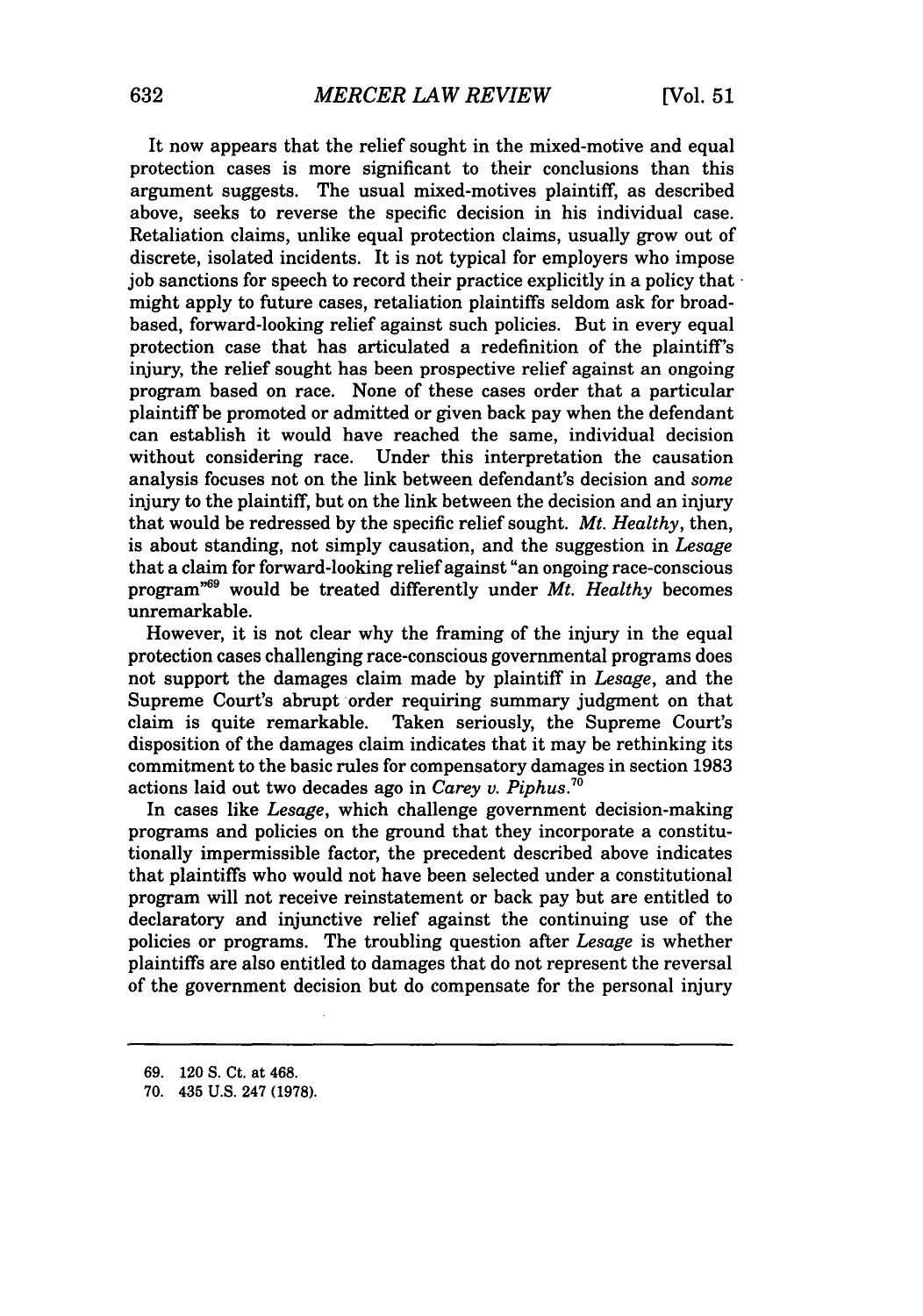(that is, loss of opportunity to be considered under a fair program) that they suffered.

Under *Carey* some damages for loss of opportunity would seem to be appropriate. *Carey,* which the Court decided the year after *Mt. Healthy,* involved a procedural due process claim brought by public elementary and secondary school students who had been suspended for infractions of school rules. There was no challenge to rulings on declaratory or injunctive relief before the Supreme Court.<sup>71</sup> The question was injunctive relief before the Supreme Court.<sup>71</sup> whether the students "[were] entitled to recover substantial nonpunitive damages even if their suspensions were justified."<sup>72</sup> Justice Powell, writing for the Court, rejected plaintiffs' argument that they should be able to recover substantial damages without proof of actual injury simply because their constitutional rights had been violated.<sup>73</sup> Explicitly limiting its ruling to the procedural due process context, the Court held that presumed damages could not be awarded, but it did allow "nominal damages without proof of actual injury $n^2$  and left open the possibility that plaintiffs in particular cases could establish actual damages in the form of "mental and emotional distress ... caused by the denial of procedural due process itself."5 Applying the *Carey* analysis to retaliation and equal protection cases, commentators have understandably assumed that nominal damages and substantiated actual damages can be recovered even when the defendant makes a same-decision showing, and that a plaintiff who is awarded either of the forms of damages that survive *Carey,* or punitive damages, may well be eligible for an award of attorney fees.<sup>76</sup> To be specific, in the equal protection context, actual damages, such as emotional distress, attributable to the deprivation of the opportunity-defined in *Bakke, Northeastern Florida,* and *Adarand-to* compete for government benefits in a constitutionally run program might support a substantial award in an appropriate case. Nominal damages, which ought to be awarded for the deprivation of such an opportunity, might themselves support attorney fees.

Yet plaintiff's damages claim in *Lesage* was dismissed on the ground that defendant would have denied him admission even if it had adopted

The "prevailing party" in a § **1983** action may be awarded "a reasonable attorney's fee as part of the costs." 42 U.S.C. § **1988(b)** (Supp. III **1997).**

<sup>71.</sup> *Id.* at 249-53.

<sup>72.</sup> *Id.* at 248.

<sup>73.</sup> *Id.* at 266.

<sup>74.</sup> *Id.*

<sup>75.</sup> *Id.* at 263.

**<sup>76.</sup>** See, e.g., 1 HAROLD S. LEWIS, JR. & ELIZABETH J. NORMAN, LITIGATING CIVIL RIGHTS AND EMPLOYMENT DISCRIMINATION CASES § **2.26 (2d** ed. 1999); 1 SHELDON H. NAHMOD, CIVIL RIGHTS AND CIVIL LIBERTIES LITIGATION § 4:10 (4th ed. **1997).**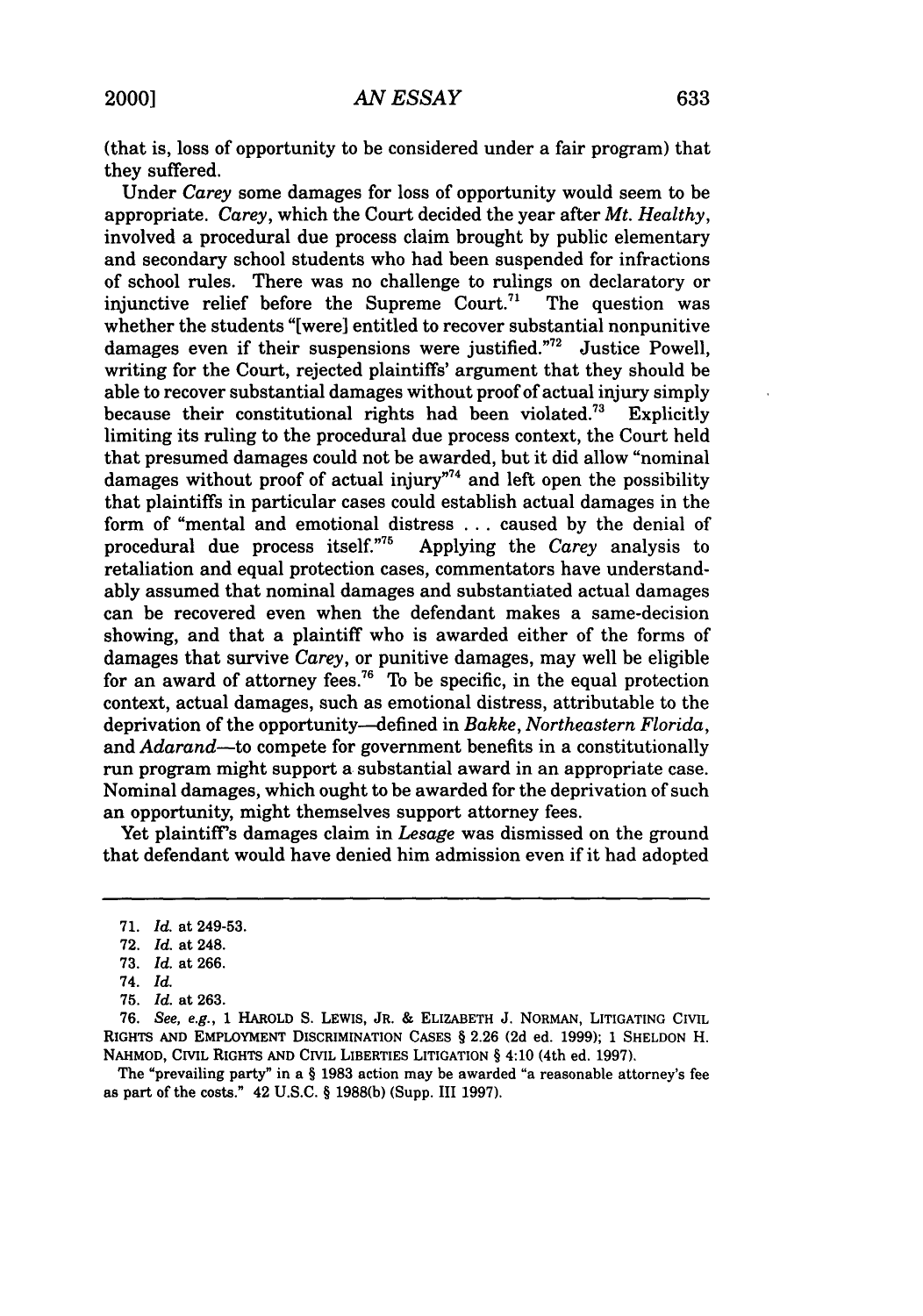a race-neutral program." The Supreme Court's opinion in *Lesage* is consistent with prior case law in recognizing that prospective relief should not be foreclosed **by** a defendant's same-decision showing, whether the case is a First Amendment retaliation case or an equal protection challenge to a government's motive. Although such relief is rare in the First Amendment context because few governments adopt explicit, ongoing programs of retaliation, the deprivation of an equal opportunity to consideration in the distribution of government benefits satisfies the requirements of *City of Los Angeles v. Lyons,* and that deprivation endures even when the government is able to make a samedecision showing. But why was the district court in *Lesage* so quick to dismiss plaintiff's damages claim at the summary judgment stage? Under *Carey* he ought to have been able to recover at least nominal damages, and, upon proper proof, actual damages as well.

There are several possible explanations for the Court's ruling on damages in *Lesage.* One is simply that plaintiff's framing of his case did not sufficiently alert the Court to the possibility that he might claim nominal damages or actual damages that were not linked to his failure to gain admission, but rather to his distress at being subjected to a raceconscious selection program. Lesage sought monetary relief, but the Court may have assumed that he was seeking to be placed, financially, in the position he would have been in had he been admitted. *Mt. Healthy* bars such relief.

Perhaps the Court was signaling its understanding that the affimative implications of *Carey* are limited to procedural due process claims and that equal protection plaintiffs will not be allowed to recover either nominal damages or actual emotional distress damages. The Court in *Carey,* responding to plaintiffs' citation of voting rights and racial discrimination cases, said that "the elements and prerequisites for recovery of damages appropriate to compensate injuries caused **by** the deprivation of one constitutional right are not necessarily appropriate to compensate injuries caused **by** the deprivation of another."7" But it seems perverse to allow proof of actual emotional distress in procedural due process cases and not in racial discrimination cases. The likelihood that an African-American plaintiff foreclosed from admission to professional or graduate school because of his race will suffer emotional distress entirely attributable to the race-conscious nature of the admissions process seems both plausible and high-much more likely than that a student will be distressed **by** the inadequacy of procedural protections attendant to his suspension. One of the most resonant

**<sup>77.</sup>** 120 **S.** Ct. at 468.

**<sup>78.</sup>** 435 **U.S.** at 264-65.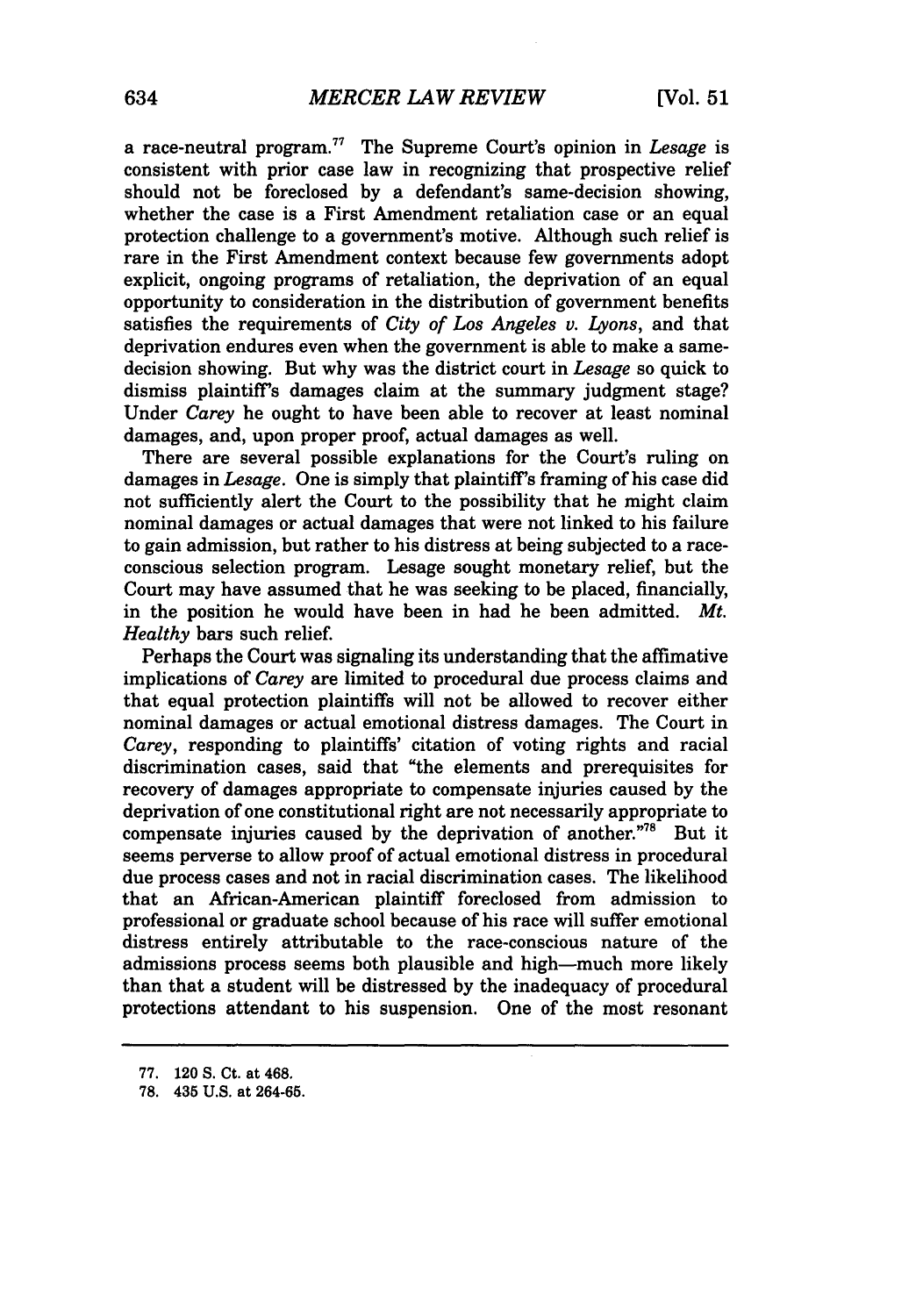aspects of *Brown v. Board of Education79* is its recognition of the psychological impact of racial segregation even in the absence of material injury.

Perhaps it is salient that many modern race discrimination cases-including *Bakke, Northeastern Florida, Adarand,* and *Lesage-are* challenges brought by white plaintiffs against programs designed to benefit previously excluded groups. It may be that the Court regards the loss of the opportunity to compete in a race-neutral selection process vindicated by those cases as less likely to result in actual personal injury of the sort compensated after *Carey.* Programs that benefit members of minority races at the expense of whites, unlike those that burden historically excluded races, cannot be so easily read as expressing a personal judgment about the presumed worth and capacities of members of the disadvantaged group. The emotional injury to plaintiffs, if any, would be distress caused by outrage at how the game is played: "[that they] were not competing on a level playing field-the cards were unlawfully stacked against them."<sup>80</sup> Yet there is nothing in the Court's opinions striking down race-conscious programs that benefit minorities that suggests such a distinction. The very language defining plaintiffs' loss of an opportunity to compete equally suggests that the Court takes such claims seriously and is not merely creating a fictional injury to avoid the strictures of *Lyons.*

What *Lesage* might mean is that the Court is backing away from the affirmative promise of *Carey* in all section 1983 cases. Although section 1983 plaintiffs have understandably tried to make as much as they can of the damage possibilities that survived *Carey,* the Court's opinion in *Carey* itself seems designed to discourage plaintiffs as much as possible. The routes to damage recovery that remain are narrow and are apparently designed to offer little incentive to litigate. *Carey* permits nominal damages but makes no connection between them and attorney fees. Its acknowledgment that plaintiffs might be able to offer evidence of actual damages attributable to emotional distress, while not totally foreclosing the possibility that such damages can be proven, is extremely skeptical. The Court "fore[saw] no particular difficulty in producing

<sup>79. 347</sup> U.S. 483 (1954).

<sup>80.</sup> Price v. City of Charlotte, 93 F.3d 1241, 1248 (4th Cir. 1996). In *Price* the court of appeals affirmed an injunction against a race-based promotion program and held that plaintiffs who would not have been promoted in a race-neutral program had standing to claim compensatory damages. *Id.* at 1245. However, the court found that the evidence offered by plaintiffs in support of their claims of emotional distress was insufficient. *Id.* at 1254-57. For example, in characterizing some claims, the court said, "[T]heir injuries, if any, are properly characterized as disappointment with their superiors, rather than emotional distress." *Id.* at 1256.